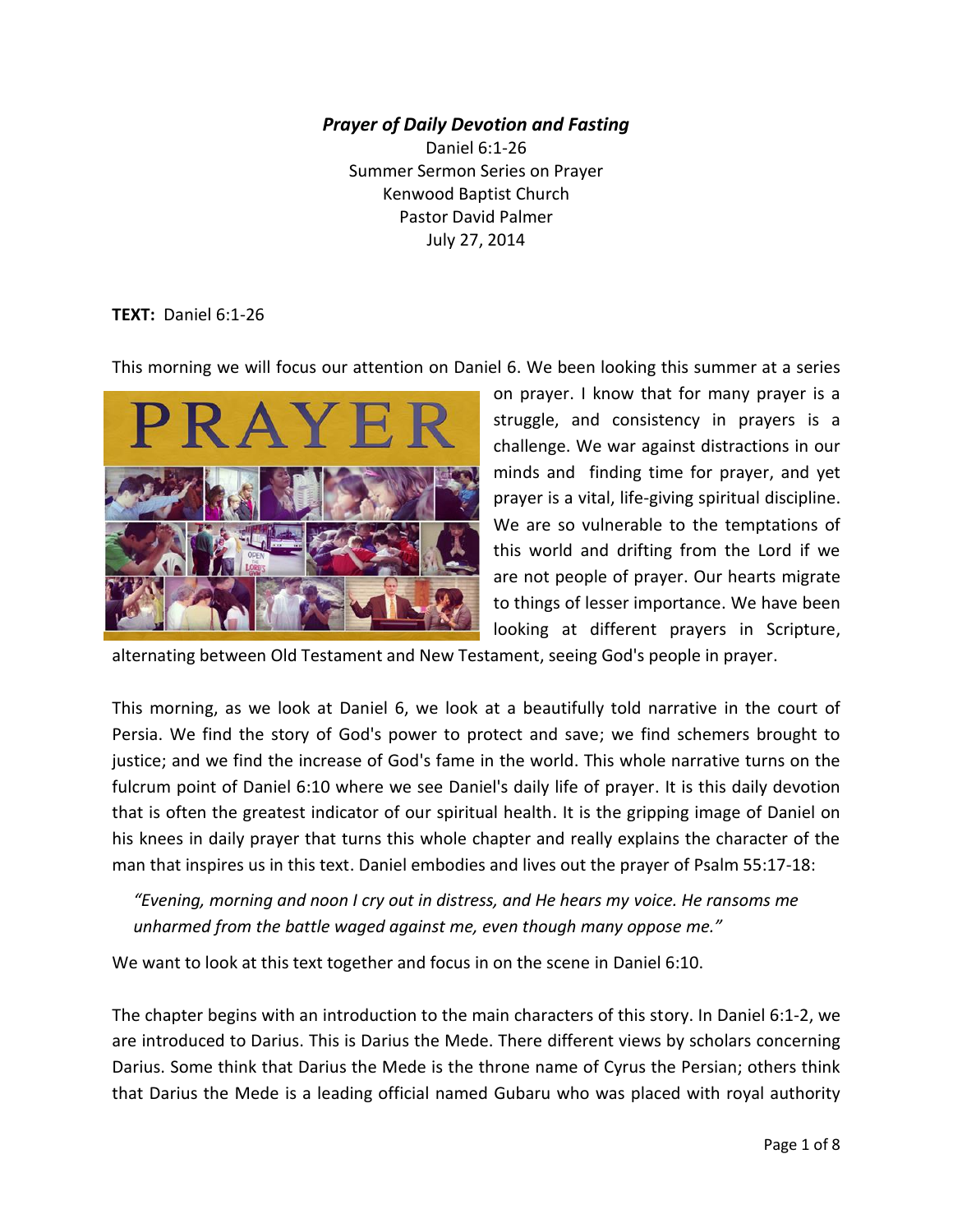over Babylon. In either case, the time is about 539 BC, just after the Persians have defeated Babylon and taken over this part of the world. They reorganized the system. The Persians were master organizers, the creators of the royal road from Susa all the way to Sardis. The US Post Office takes its motto from the Persian courier system that neither rain, sleet, nor snow can keep these messengers from fulfilling their task. Darius organizes the society into 120 satrapies or regions, and there are three top officials over those regional governors. We learn that one of these three is Daniel. Daniel has, then, a very high position in the society. The Persian Empire was the largest empire that had yet arisen on the face of the earth, stretching from India all the way to Egypt. Daniel is placed in one of these three super government positions, just underneath the authority of the king himself, and we read in Daniel 6:3:

 *"Now Daniel so distinguished himself among the administrators and the satraps by his exceptional qualities that the king planned to set him over the whole kingdom."*

Satraps are the governors. The NIV says he distinguished himself by his *exceptional qualities.*  This is slightly misleading. The Aramaic of Daniel 6 says that what actually distinguished Daniel was *an excellent spirit*, or *an extraordinary spirit*. What distinguished Daniel from his contemporaries was the presence of God with him. It wasn't his natural giftedness; it was that God was with him, an extraordinary spirit. We hear of this in many places in Daniel. When Israel was first taken into exile and leading members were selected for service in the king's court and trained, we read in Daniel 1:4 that they were:

 *". . .youths in whom was no defect, who were good-looking, showing intelligence in every branch of wisdom, endowed with understanding, and discerning knowledge, and who had ability for serving in the king's court."*

In Daniel 1:8, we read:

 *"But Daniel made up his mind that he would not defile himself with the king's choice food or with the wine which he drank; so he sought permission from the commander of the officials that he might not defile himself."*

Part of Daniel's extraordinary spirit is his deep inner commitment not to feast at the king's table in Babylon, to hold himself back from the luxury of the court and the idolatry, and to keep himself for God, guarding the spirit within him.

We read in Daniel 1:17 concerning Daniel and the young men with him:

"And as for these four youths, God gave them knowledge and intelligence in every branch of  *literature and wisdom; Daniel even understood all kinds of visions and dreams."*

For every matter of wisdom and understanding which the king consulted them, the king of Babylon found Daniel and his friends 10 times better than all the other courtiers in his realm.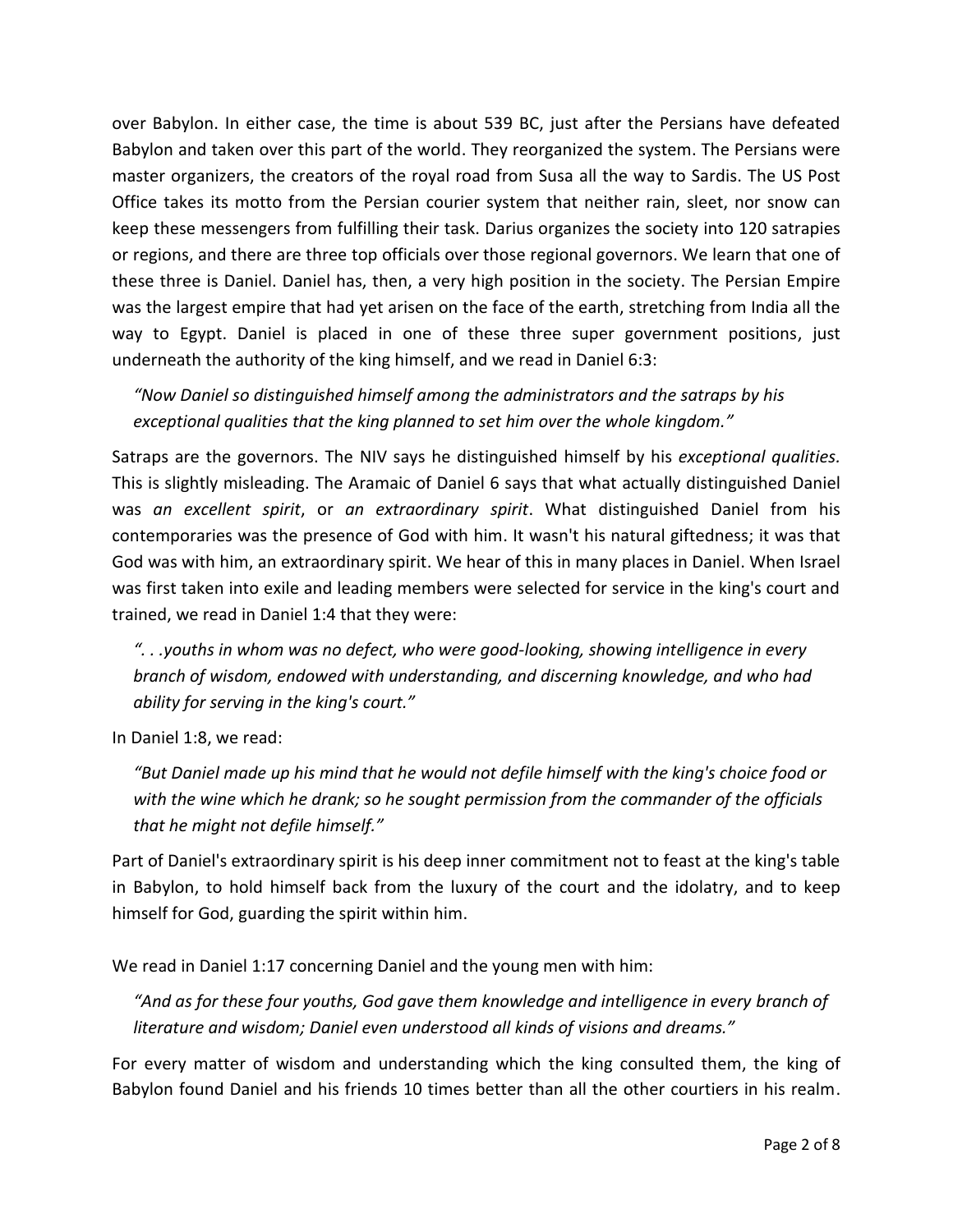They had an extraordinary spirit because they had the Spirit of the living God, and they guarded and cultivated God's presence with them.

In Daniel 2, the king promotes Daniel and makes him ruler over the province of Babylon. In Daniel 5, we read of Belshazzar, the last king of Babylon, at whose banquet courtiers feasted and drank using goblets from the Temple of God in Jerusalem. During the feast, writing suddenly appears on the wall. The king is stunned and calls, "What is the meaning of this?" No one can answer him, and yet in Daniel 5:11-12, the queen tells Belshazzar:

 *"There is a man in your kingdom in whom is a spirit of the holy gods; and in the days of your father, illumination, insight, and wisdom like the wisdom of the gods were found in him. . . This was because an extraordinary spirit, knowledge and insight, interpretation of dreams,*  explanation of enigmas, and solving of difficult problems were found in this Daniel, whom  *the king named Belteshazzar. Let Daniel now be summoned, and he will declare the interpretation."*

There was an excellent spirit in Daniel, the Holy Spirit of God, and the queen tells Belshazzar to call for him. Daniel is summoned and interprets the vision for Belshazzar with tremendous courage. Imagine telling the king of the land, "The vision means that tonight is the last night of your reign. God has weighed you on the scales and you've come up a little light." You can say something like that only if you're walking closely with God.

As we turn to Daniel 6, there is a change of power in the land. Now the Persians are ruling the world, and Daniel is recognized for his gifts. He is placed high in the society and the king is considering making Daniel the number one of the three leading counselors, and so the courtiers plot against him. In Daniel 6:4, we read:

 *"At this, the administrators and the satraps tried to find grounds for charges against Daniel in his conduct of government affairs, but they were unable to do so. They could find no corruption in him, because he was trustworthy and neither corrupt nor negligent."*

The administrators and satraps were unable to find charges against Daniel for three reasons:

Number one: He was faithful and trustworthy.

Number two: He was not corrupt.

Number three: He was not negligent in his task.

Wouldn't it be wonderful if people said that about you and me, if they looked into our lives and said, "You know I'm trying to take this guy down, but everyone knows that he's faithful, and he's incorruptible, and he's diligent in his task"? These are the things that surround him because of an extraordinary spirit, the Spirit of God within him. I want to ask you the question at this point in the narrative: "How is it that Daniel's spirit is extraordinary? What is it about his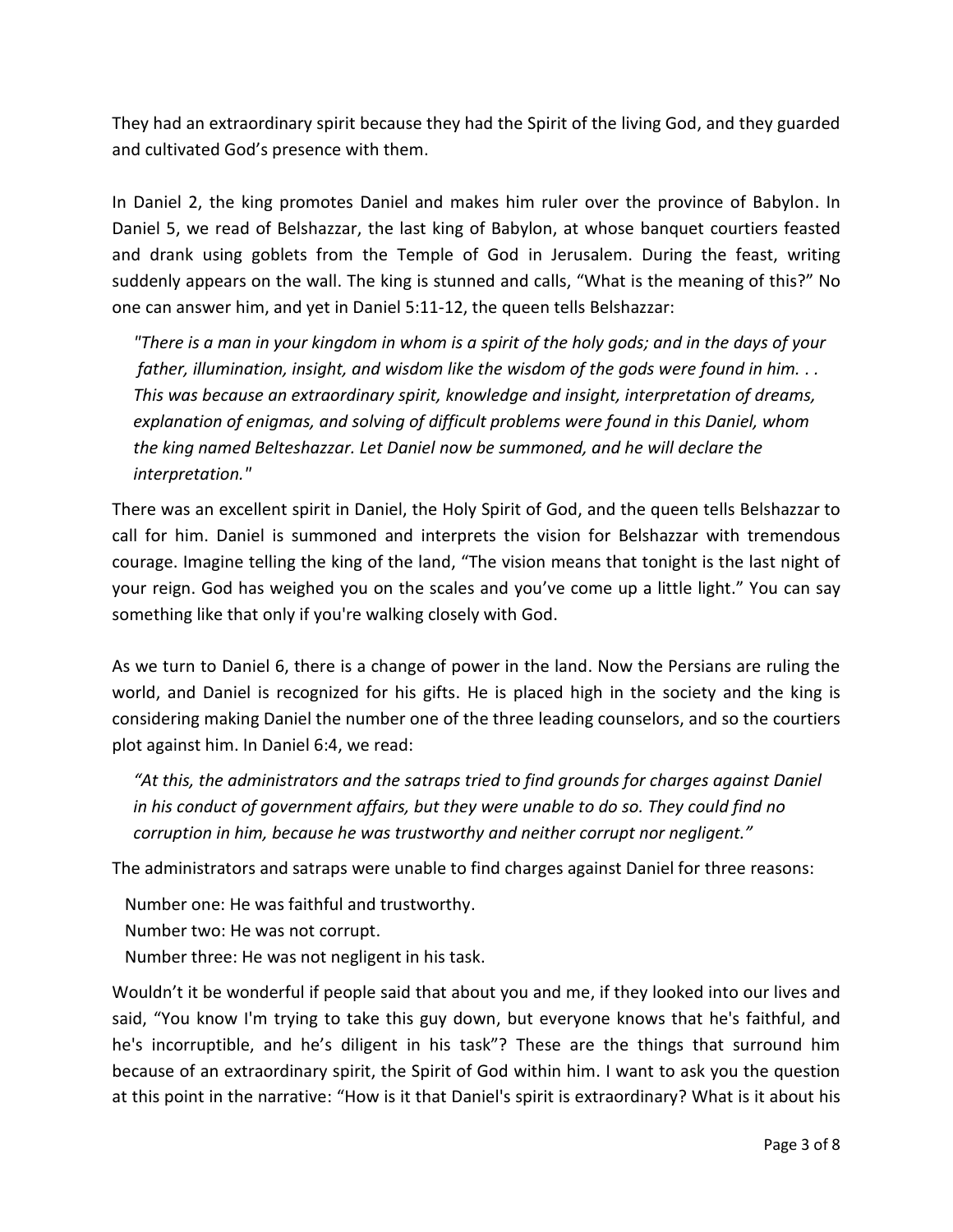life and manner of living that cultivates this very real sense of God's Spirit with him, leading him, giving him insight and courage to speak to the king? What is it about this man? Is it a birthright, or is it a practice of daily devotion in secret that is the real source of power in his life?" I believe that's the source, as we will see.

In Daniel 6:5 the administrators and the satraps say:

 *"We will never find any basis for charges against this man Daniel unless it has something to do with the law of his God."*

They knew they could never frame Daniel on any of the customary charges, so the only thing they could think of was something with regard to the law of God. So these administrators and satraps come as a group to the king. They give the customary greeting: "O king, live forever!" You always have to say that we you come into the presence of the Persian king. If you don't start with that, things go from bad to worse. These men come and they flatter the king, and they say in Daniel 6:7-8:

 *"The royal administrators, prefects, satraps, advisers and governors have all agreed that the king should issue an edict and enforce the decree that anyone who prays to any god or man during the next thirty days, except to you, O king, shall be thrown into the lions' den. Now, O king, issue the decree and put it in writing so that it cannot be altered--in accordance with the laws of the Medes and Persians, which cannot be repealed."*

Notice that they say that anyone who makes a request to any god or man for 30 days will be cast into a den of lions. Hunting for lions is the sport of kings in Assyria, Babylon, and Persia. There are many monumental reliefs depicting this. Kings often kept something like zoos inside their cities with wild animals. The kings would hunt there and also in the wild. These men come and flatter the king with language that suggests that he should see himself in a semi-divine status. The king is new in his role here, whether it is Cyrus ruling over Babylon, or Gubaru with royal authority, he is new in the land, and this existing court apparatus really flatters him. They say, "Why don't you issue this decree," almost posturing themselves as though "we are really on your side here. We really want to make things clear right out of the gate of your reign that 'you're the man.' The best way to say 'you're the man' is to say that you are the one here standing for God, so if you're going to mess with the king, you're messing with God." I imagine Gubaru, or Cyrus, with a flood of decrees and lots to get done in the initial days of his office, and these courtiers slip this onto his desk. Their motivation is to work against Daniel; their edict places Daniel in a place of conflict between his devotion to God and loyalty to the state. The laws of the Medes and Persians cannot be repealed, we read. This is confirmed Esther 1:19:

 *"If it please the king, let a royal order go out from him, and let it be written among the laws of the Persians and the Medes so that it may not be repealed. . ."*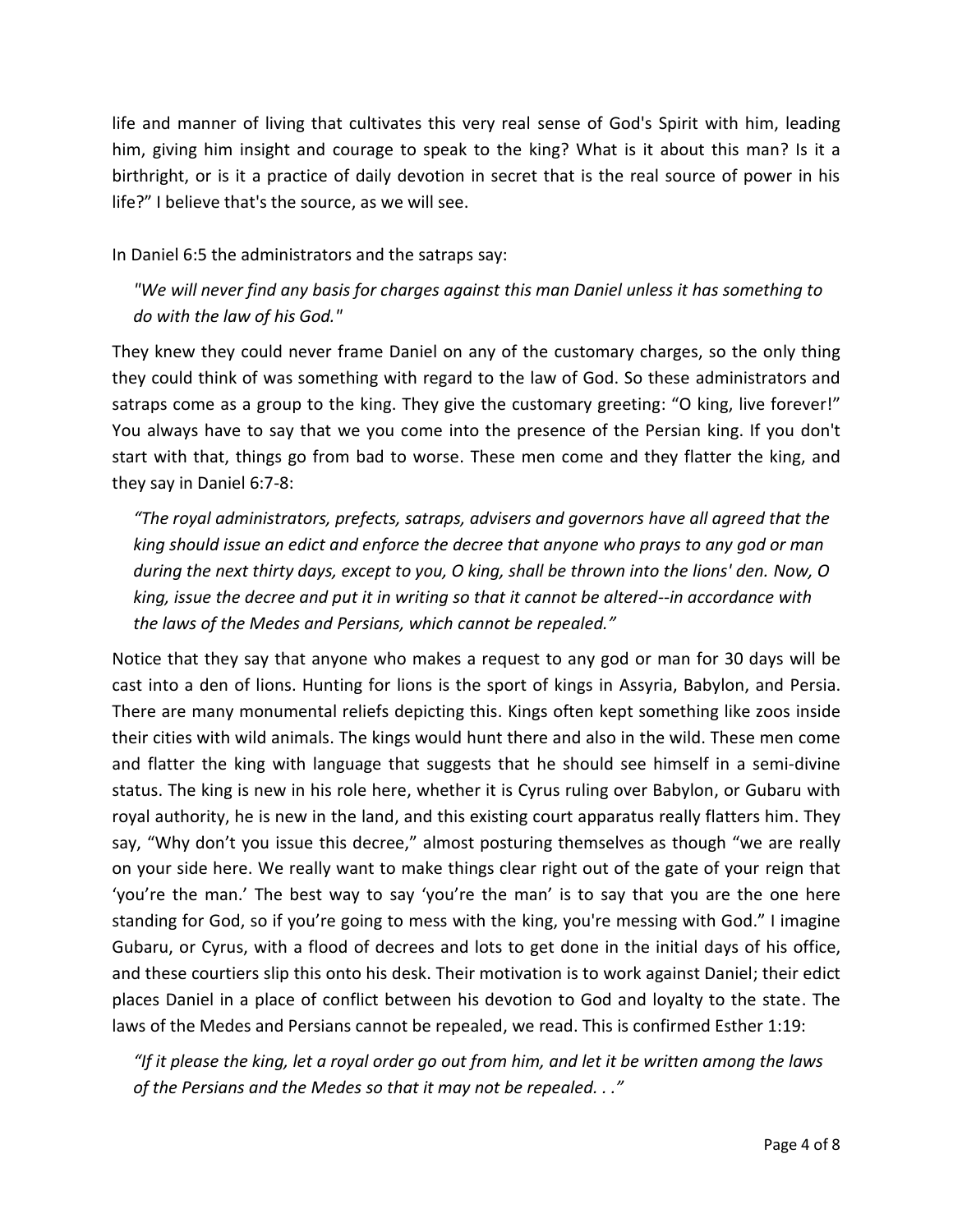Diodorus Siculus, a Roman historian, relates an incident under the reign of Darius the third. When Darius the third had passed the sentence of death upon a certain Charidemus and then realized that the man was innocent, Diodorus Siculus says:

 "Immediately he repented and blamed himself, as having greatly erred; but it was not possible to undo what was done by royal authority."

It was part of the culture of the Medo-Persian Empire, and Darius signs the document and the decree is passed.

We turn to Daniel 6:10, which is really the crucial verse of this passage. Daniel was in the court of Persia, far to the east, and he learns that the decree of the king has been published. He goes home to his upstairs room, where the windows open toward Jerusalem, the city of God, and what does he do there? He does what he has been doing all along. Three times a day, we see Daniel, a man of God, in prayer, morning, noon, and evening. Three times a day, we read that he got down on his knees looking toward the city from which he had left as a young man. On his knees, he prays. The words that are used here give us very concrete images of the prayer of Daniel. It is says that he was in the posture of bowing down, a posture of worship. It says that he prayed; it says that he gave thanks to God. Daniel 6:11 says:

## *"Then these men went as a group and found Daniel praying and asking God for help."*

When they burst into his home and saw him in the upper room, he was beseeching God for mercy. Here is a picture of a man in prayer, a regular habit, three times a day, in a private place upon the roof of his house, oriented towards the sanctuary, praising God, bowing down before Him giving thanks to God and pleading for His help. This is a gripping and inspiring picture of prayer.

The element that I find most striking and stirring to my own heart is that Daniel is looking towards Jerusalem. As he is looking towards Jerusalem and orienting his prayer towards the sanctuary, we must remember that the sanctuary is an ash heap at this time. There is no worship service going on; the city is in ruins; and the worship of Almighty God is not happening in that place. What is happening is in Daniel's heart. Daniel, as it were, is holding on to the worshiping life of this whole community inside the boundaries of his own heart, and we read in this short, but very powerful phrase, that Daniel did this three times a day **as he had done before**. Daniel was brought to Babylon when he was probably 14 or 15 years old. He is now 79 or 80, and he has been praying like this for at least 65 years. When you think of the vicissitudes of your life, the ups and the downs, the moments of opportunities, the temptations that you face, what carries you consistently through? I think if you could ask Daniel, he would say it is the hidden life of prayer that brings you faithfully through this life, whatever God brings your way. What do you do when you face public or private pressure to limit your own devotion?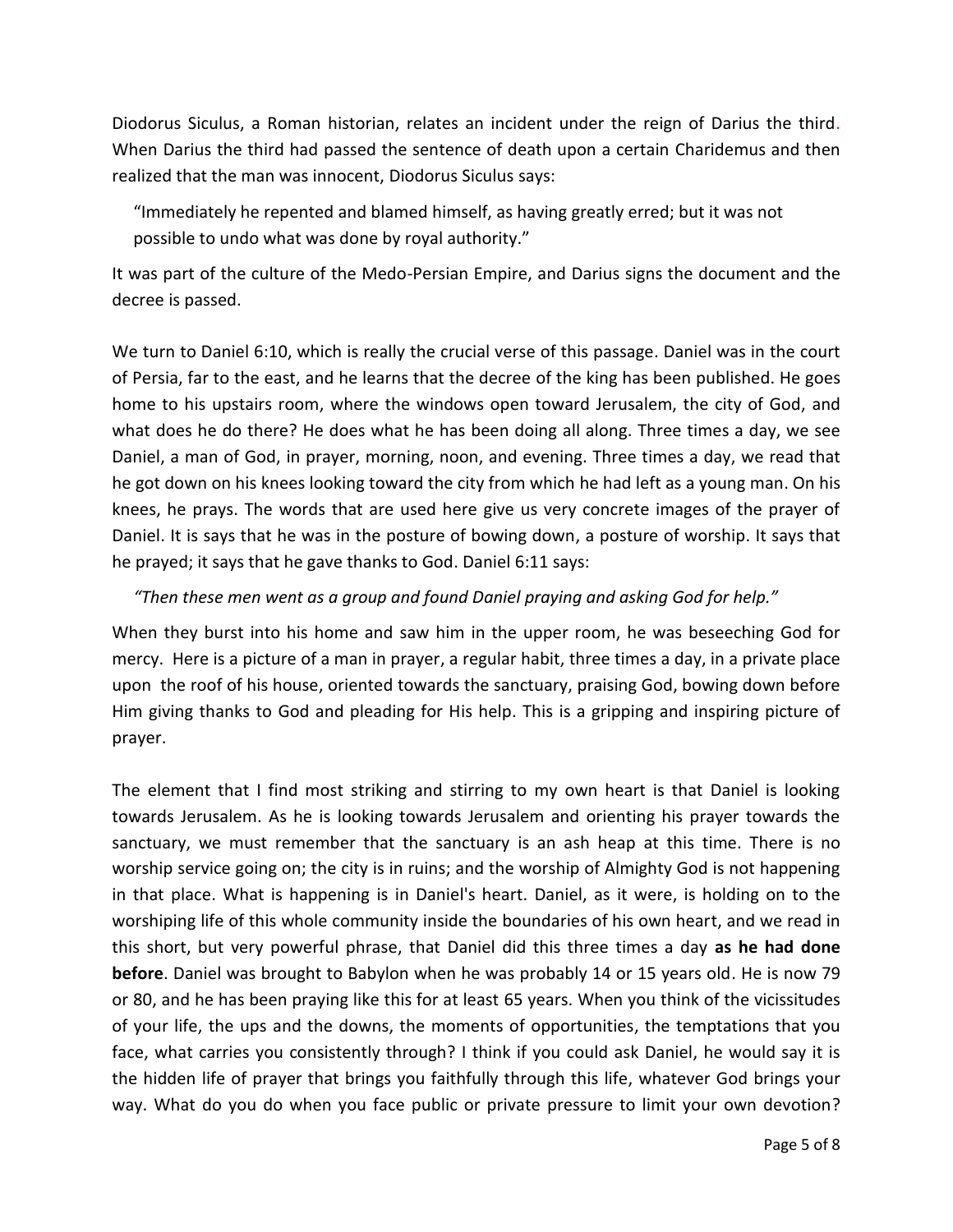What do you do? Where do you locate your highest loyalty and duty in life? Would you rate your own level of responsibility and the demands of your schedule higher than Daniel's? Three times a day the man of God goes and prays.

The story continues rapidly. As we read in Daniel 6:11, the men come, and they find Daniel praying as they had imagined. They go to the king and remind the king of his edict. In Daniel 6:14, we read:

 *"When the king heard this, he was greatly distressed; he was determined to rescue Daniel and made every effort until sundown to save him."* 

We imagine the decree of the king will be carried out upon the next day. The king is unsuccessful; courtiers remind him of the edict and that the law cannot be changed. So, the king reluctantly gives the decree in Daniel 6:16:

 "So the king gave the order, and they brought Daniel and threw him into the lions' den. The king said to Daniel, 'May your God, whom you serve continually, rescue you!'"

Daniel was thrown into the lions' den, yet the king himself comes to Daniel. Imagine looking him in the eye and saying, "May your God, whom you serve continually, may He rescue you." The king then goes to his palace, and we read in Daniel 6:18:

 "Then the king returned to his palace and spent the night without eating and without any entertainment being brought to him. And he could not sleep."

Would that we could explore fasting in greater depth this morning, but it ends up that it is the king who fasts. The king refuses to eat, refuses the entertainment brought to him. He could not sleep. The king of Persia stays up all night praying, fasting. At the first light of dawn, the king gets up and he hurries to the lions' den. He comes near the den; he draws close, and he calls out to Daniel in an anguished voice in Daniel 6:20:

 *"Daniel, servant of the living God, has your God, whom you serve continually, been able to rescue you from the lions?"*

Daniel shouts out from the pit in Daniel 6:21-22:

 *"O king, live forever! My God sent His angel, and he shut the mouths of the lions. They have not hurt me, because I was found innocent in His sight. Nor have I ever done any wrong before you, O king."*

Daniel doesn't miss the customary greeting: "O king, live forever!" He is still at the top of his game. The king recognized that Daniel was a person who serves God continually, and in Daniel 6:23 we read:

*"The king was overjoyed and gave orders to lift Daniel out of the den. And when Daniel was*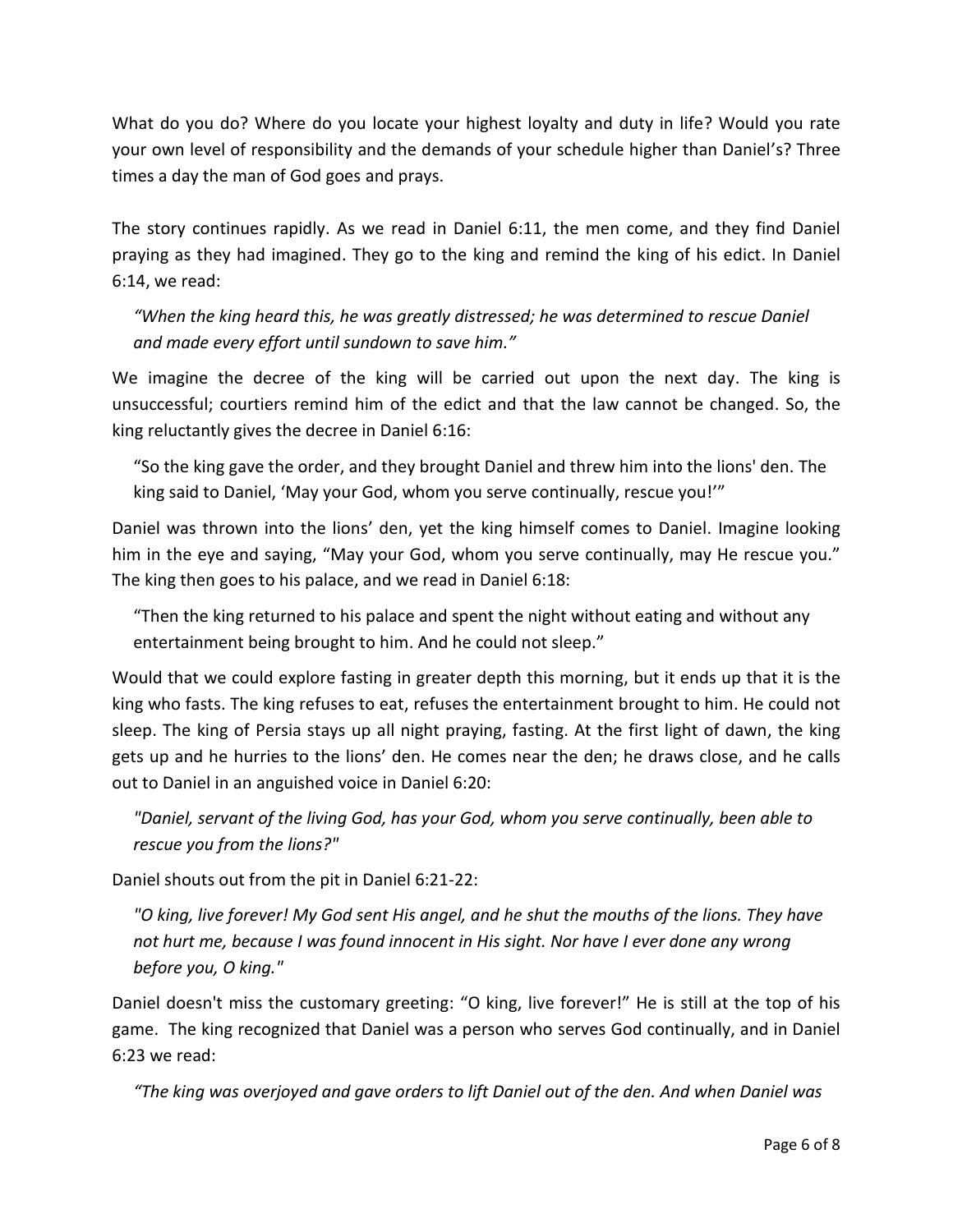# *lifted from the den, no wound was found on him, because he had trusted in his God."*

Daily prayer is essential for your spiritual health. You can't go very long without drinking. Your body will communicate to you. You can go a little bit longer without food, but the message of hunger starts to rise pretty quickly, too. Many of us, though, are trying to live daily without any of the transforming power of God in our lives. Daily devotional prayer is not so much about changing the world around us as it is about changing the world within us. John Wesley said:

"Prayer is where the action is."

Corrie ten Boom said:

 "Don't pray when you feel like it. Have an appointment with the Lord and keep it. A man is powerful on his knees."

The British writer S.D. Gordon said:

 "The great people of the earth today are the people who pray! I do not mean those who talk about prayer; nor those who say they believe in prayer; nor those who explain prayer; but I mean those who actually take the time to pray. They have not time. It must be taken from something else. That something else is important, very important and pressing, but still, less important and pressing than prayer. There are people who put prayer first and group the other items in life's schedule around and after prayer. These are the people today who are doing the most for God in winning souls, in solving problems, in awakening churches, in supplying both men and money for mission posts, in keeping fresh and strong their lives far off in sacrificial service on the foreign field, where the thickest fighting is going on, and in keeping the old earth sweet a little while longer."

R. F. Horton, a British Nonconformist, said:

 "Therefore, whether the desire for prayer is on you or not, get to your closet at the set time; shut yourself in with God; wait upon Him; seek His face; realize Him; pray."

Matilda Erickson Andross said:

 "Time spent alone with God is not wasted. It changes us; it changes our surroundings; and every Christian who would live the life that counts, and who would have power for service must take time to pray."

## J.H. Jowett said:

 "It is in the field of prayer that life's critical battles are lost or won. We must conquer all our circumstances there. We must first of all bring them there. We must survey them there. We must master them there. In prayer we bring our spiritual enemies into the Presence of God and we fight them there. Have you tried that? Or have you been satisfied to meet and fight your foes in the open spaces of the world?"